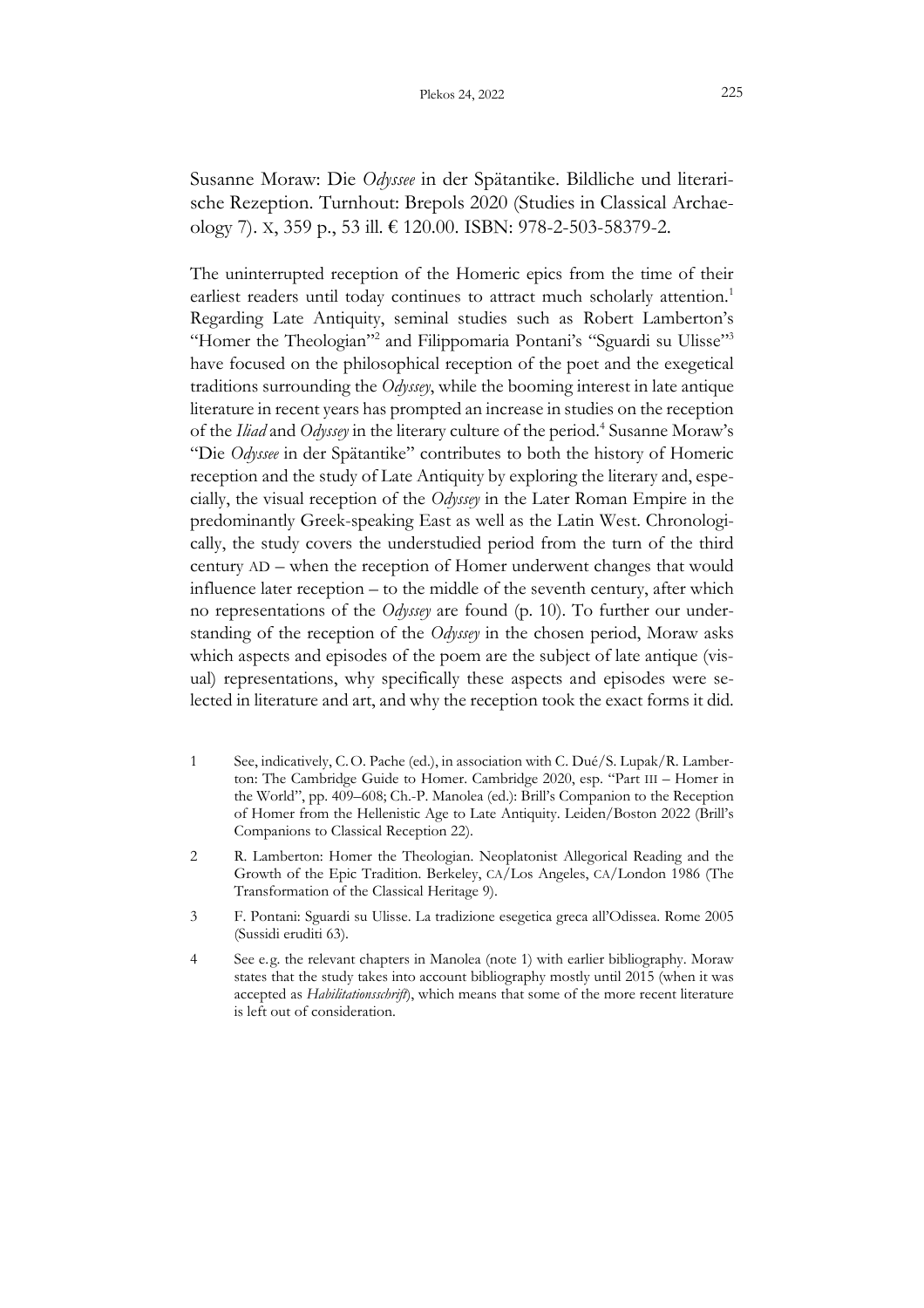By exploring these questions, Moraw's study aims to shed light on both the role of mythical images in Late Antiquity and the *Mentalitätsgeschichte* of the period (pp. 14–15).

The book's first chapter ("Einleitung", pp. 1–18) introduces the aims and methods undergirding the analysis of the visual and literary material presented in the subsequent chapters. It sets out the four main premises that inform the author's approach to the material: (I) the selection of episodes and the exact ways in which traditional motifs are depicted are not random but governed by motivations grounded in contemporary society and broader cultural discourses; (II) contrary to previous negative evaluations of the 'originality' of late antique artists, the images under consideration demonstrate that their makers had a good grasp of mythography, were iconographically competent, and invented new ways of presenting traditional themes; (III) the spatial and conceptual contexts of the images determine the selection of the visual motifs and their interpretation; (IV) in many cases, the late antique reception does not directly refer to the *Odyssey* itself; there is a long intermediate tradition of literature and art acting as a prism through which later reception needs to be viewed. Moraw therefore argues for a relatively open reception model that allows for inter- and transmedial influences. Drawing on film studies, she identifies two mechanisms or two possible reactions to the images which complement rather than exclude one another: identification (which includes imagining how it would be to be the represented person) and appropriation (which involves objectification of the represented figure). Moraw adds a third reaction, the (ethical) reflection on what is seen, for example on the definition of heroism or the implications of power. The chapter also briefly introduces the Greek and Latin sources relevant to the late antique reception of the *Odyssey*; a brief general introduction to the material sources would have been a welcome addition to this otherwise rich preliminary chapter.

The core of the book focuses on the discrete episodes of the *Odyssey* that dominate its late antique reception. The emphasis is on Odysseus' wanderings, in particular his encounters with Polyphemus, Circe, the Sirens, and Scylla. The events upon Odysseus' return to Ithaca, to which Homer devotes almost half of the poem, feature less prominently in late antique literature and art – and, hence, in Moraw's discussion. Each of the core chapters follows the same structure: they first present a summary and interpretation of the relevant episode of the *Odyssey*, which is supported by modern Homeric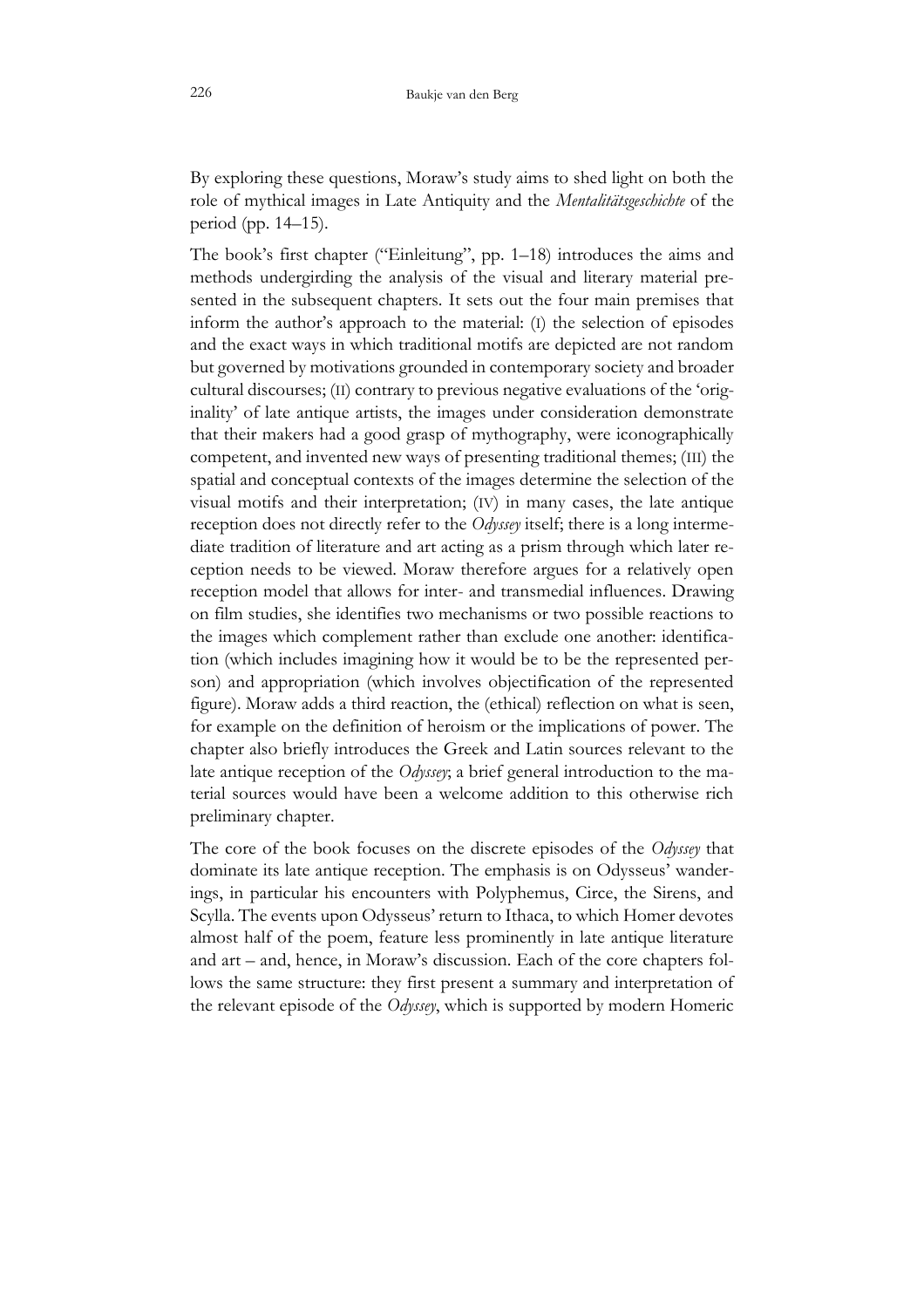scholarship; an overview of the late antique Greek and Latin literary reception of the episode in question follows; the Homeric text and its literary reception set the stage for the sufficiently illustrated analysis of the visual material in the third part of each chapter, which is always followed by a concluding section summarizing the chapter's main points. As the literary reception is mainly meant to contextualize the visual reception, the discussion of the passages is inevitably selective and concise, without a consideration of the broader role of Homer and ancient myth in the selected works or authors. The analysis of the visual material, on the other hand, is always firmly grounded in the relevant archaeological and art-historical contexts.

Chapter II ("Polyphem", pp. 19–54) explores the reception of Odysseus' encounter with the Cyclops Polyphemus in the ninth book of the *Odyssey*. The chapter's section on the literary reception surveys how the episode was interpreted from historicizing, philological, allegorical, and philosophical points of view in Greek and Latin authors such as Porphyry, John Malalas, Dictys Cretensis, and Fulgentius. Moraw argues that Christian authors showed less interest in Polyphemus than in the female figures whom Odysseus encounters during his travels, perhaps owing to their focus on the *Odyssey* as a poem centred on *voluptas.* Especially in Latin sources, Odysseus receives an unequivocally positive evaluation built on *virtus* and *sapientia* as key aspects of ideal Romanness. Odysseus thus becomes a figure of identification for Roman readers – and viewers, as Moraw repeatedly argues with regard to the visual material analysed in this book. The geography of the *Odyssey*, with Odysseus' wanderings traditionally situated on and around the Italian peninsula, further encouraged its close connection with the Western Roman Empire. The visual reception of the Polyphemus episodes consists of only a few images, all from the Western part of the empire, an important indication that textual and visual traditions did not develop hand in hand. The images appear in widely different contexts: a cake tin, a floor mosaic from the Villa Romana del Casale near Piazza Armerina, and various sarcophagi show Odysseus offering wine and blinding the Cyclops; a marble statue, another floor mosaic, and contorniates show Odysseus hanging under a ewe (or about to) during his escape from Polyphemus' cave. In her analysis, Moraw consistently takes the users and/or spatial settings of the objects into account in an effort to reconstruct the meaning of the images to their original viewers: the cake tin and contorniates make Odysseus a hero of the common man; the wealthy owner of the villa and his visitors may have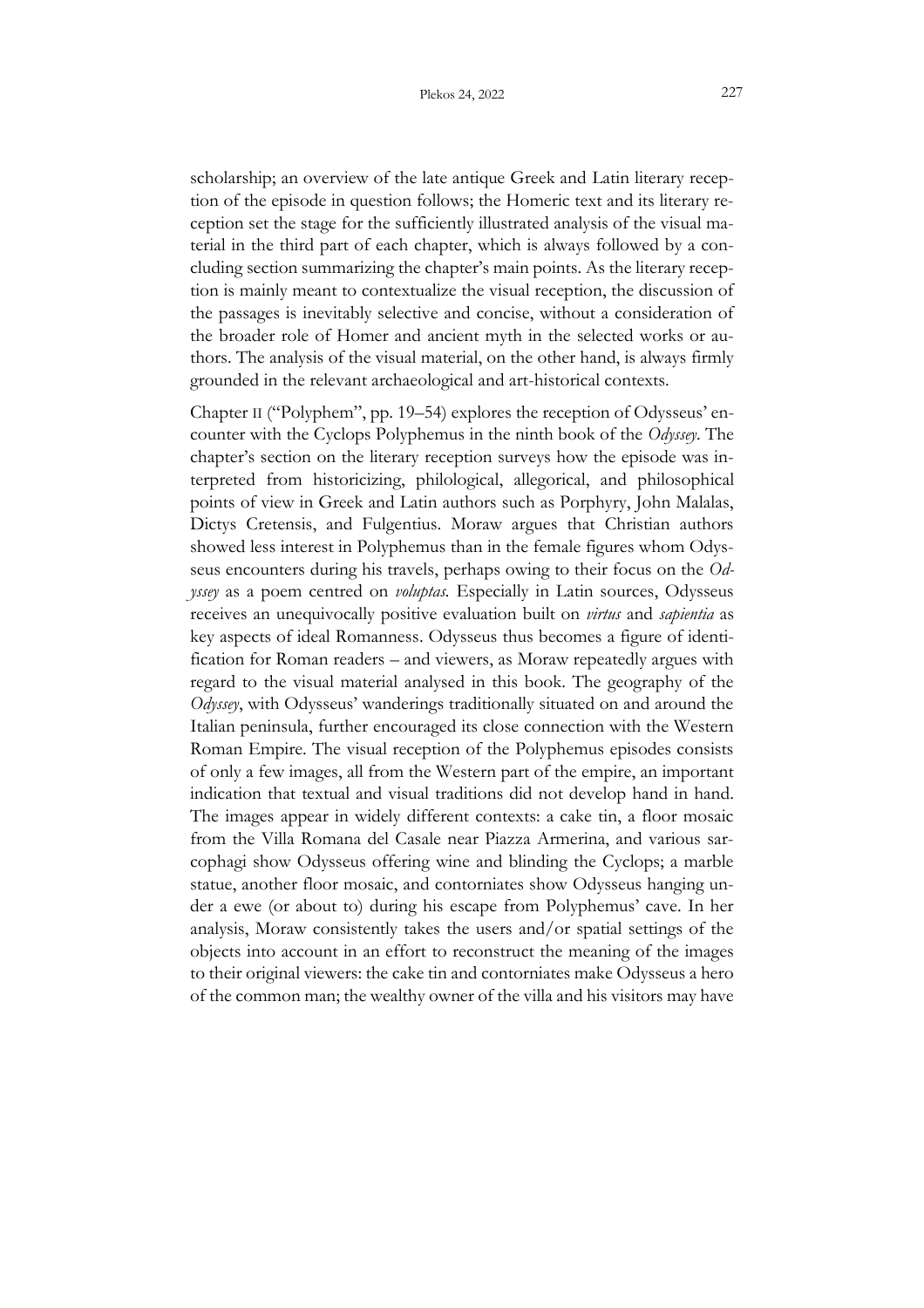been prompted to reflect on the problematic nature of power when seeing the Cyclops devour one of Odysseus' companions; in a funerary context, the blinding of Polyphemus might represent the hero vanquishing death, even if Moraw acknowledges that it is difficult to establish with certainty that such an allegorical reading was indeed intended.

Chapters III–V explore Odysseus' encounters with various female figures in ascending degrees of alterity and monstrosity: Circe (pp. 55–83), the Sirens (pp. 85–119), Scylla (pp. 121–147). In many late antique texts and, in Moraw's interpretation, in many late antique visual representations, these figures represent the dangers of female sexuality and the risks inherent in the sensual world. The late antique reception, Moraw argues, thus turned these encounters into confrontations between man and woman. Especially in Latin texts, the complexity of the Homeric figures was starkly reduced  $- a$ conclusion the book draws for the Latin reception of the *Odyssey* as a whole. The female 'monsters' are mostly presented as unequivocally negative, in contrast to the overwhelmingly positive evaluation of Odysseus despite his ambivalent status in Homeric poetry and its early reception. When Circe changes Odysseus' companions into pigs, Greek and Latin authors interpret their metamorphosis in philosophical terms as a change for the worse, more specifically a change into animal-like beings under the influence of female sexuality. Latin texts emphasize Circe's sorcery (e.g. Servius, Boethius, Sidonius) or connect her with the origins of the Roman circus (e. g. Tertullian), which might explain her appearance on contorniates from Rome. The visual material is again concentrated in the West and always depicts the moment when Odysseus overpowers Circe by brandishing his sword. In Moraw's reading, the images might emphasize the correct social order, with women subordinate to men; or, in a moral sense, they may represent the need for the intellect to overpower lower impulses. Contorniates would have been widespread among different social classes and might have been particularly popular among the lower social ranks, which again turns Odysseus into a model for the common man.

Chapter IV focuses on the Sirens, who enjoyed a rich reception from antiquity onwards as a representation of the beauty of poetry and song on the one hand and as the dangers of sensual pleasure on the other. In Moraw's reading, the Greek pagan reception keeps the Homeric ambiguity of the Sirens more or less intact and does not evaluate them as unequivocally bad, in contrast to the Christian Greek and Latin reception, in which Odysseus becomes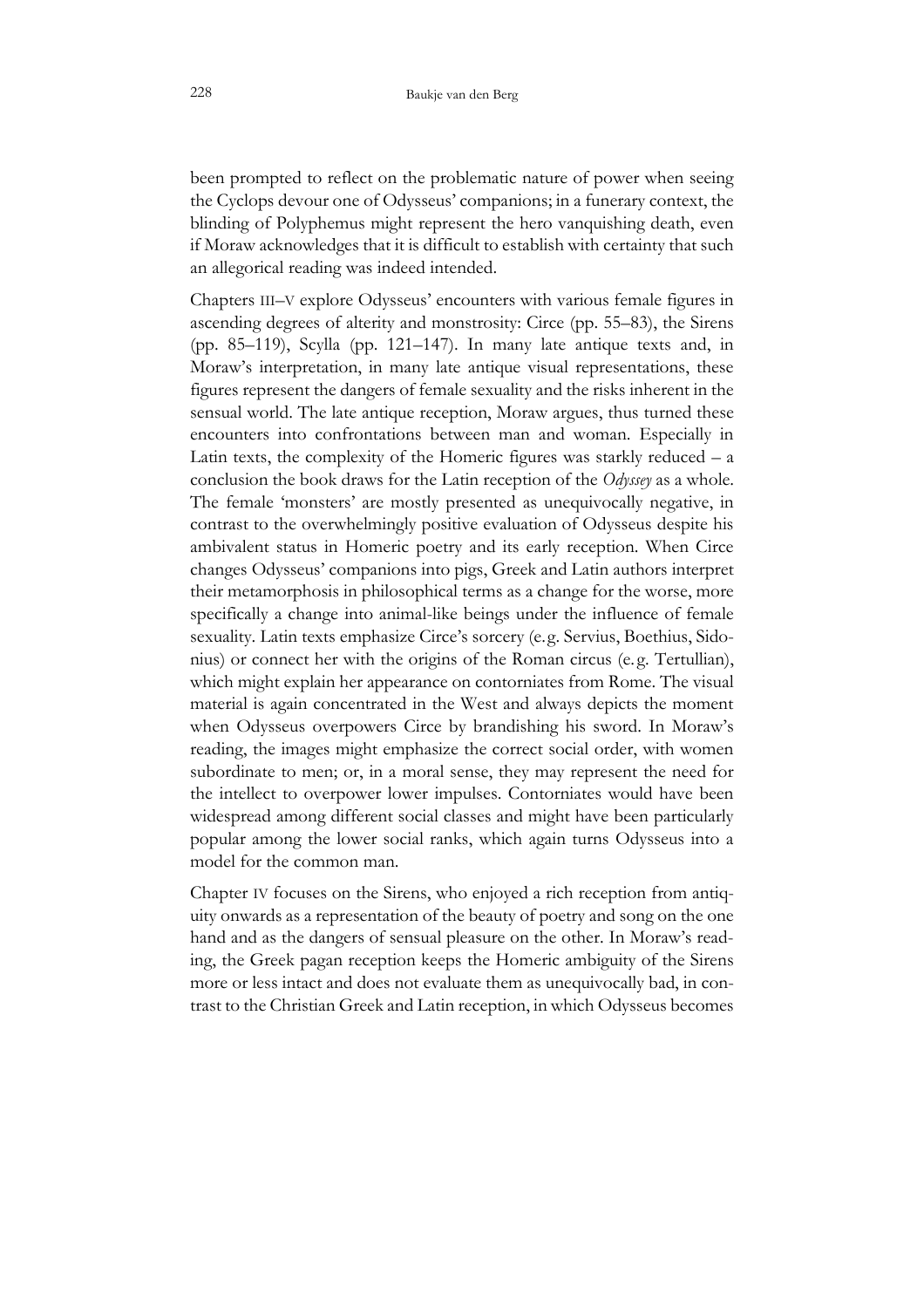regarded as the wise victor over these dangerous seductresses. The visual reception focuses on the physical beauty of the Sirens and again comprises many different objects and contexts. In maritime-themed mosaics, they (like Scylla) can represent the sea, at once beautiful and dangerous. When they appear on lamps, they might offer Odysseus to the user of the lamp as a model of someone who does not give in to temptation but manages to escape; a similar message may have sanctioned the reuse of a sarcophagus with their image in a church. In a funerary context, Odysseus' confrontation with the Sirens might represent a confrontation with death and offer the hope of conquering it. Moraw again acknowledges the dangers of overinterpretation (to which her analysis is perhaps not always wholly immune): it is difficult to establish the presence of an allegorical message with certainty as the images do not themselves directly point to a deeper layer of meaning. A unique exception is a sixth-century mosaic from Beth Shean in modern-day Israel, in which the Jewish patron in an inscription directly compares himself to Odysseus facing the Sirens (and Scylla) and prays to God to save him from imminent danger.

Scylla's reception as explored in Chapter V has much in common with the previously discussed female figures. The literary reception offers a wide variety of interpretations, from rationalizing Scylla as rocks or a cliff (e.g. Nonnus, Isidore of Seville) to reading her metaphorically and allegorically as a representation of heresy (e. g. Ambrose), false friendship (e. g. Themistius), and aggressive female sexuality (Jerome, Fulgentius). The visual reception of Scylla is again concentrated in the West and often lacks the context of the *Odyssey*. In maritime-themed mosaics, for instance, Scylla appears without Odysseus as embodying the dangers of the sea. In addition to fish tails for legs, she is often presented with dog heads appearing from her waist, representing her aggressive sexuality. On a maritime-themed sarcophagus of an aristocratic woman, however, she instead appears, in Moraw's reading, as a victim of sexual aggression herself. Together with Odysseus she appears on contorniates, which may have been used as amulets symbolizing an escape from danger through good fortune. The contorniates present Odysseus with a spear, ready to overpower the physically stronger Scylla, which, in Moraw's interpretation, turns the scene into a rape fantasy, with Odysseus' weapon as a phallic symbol.

Moraw's interpretation here (and elsewhere) would have benefited from further socio-historical contextualization as regards broader discourses on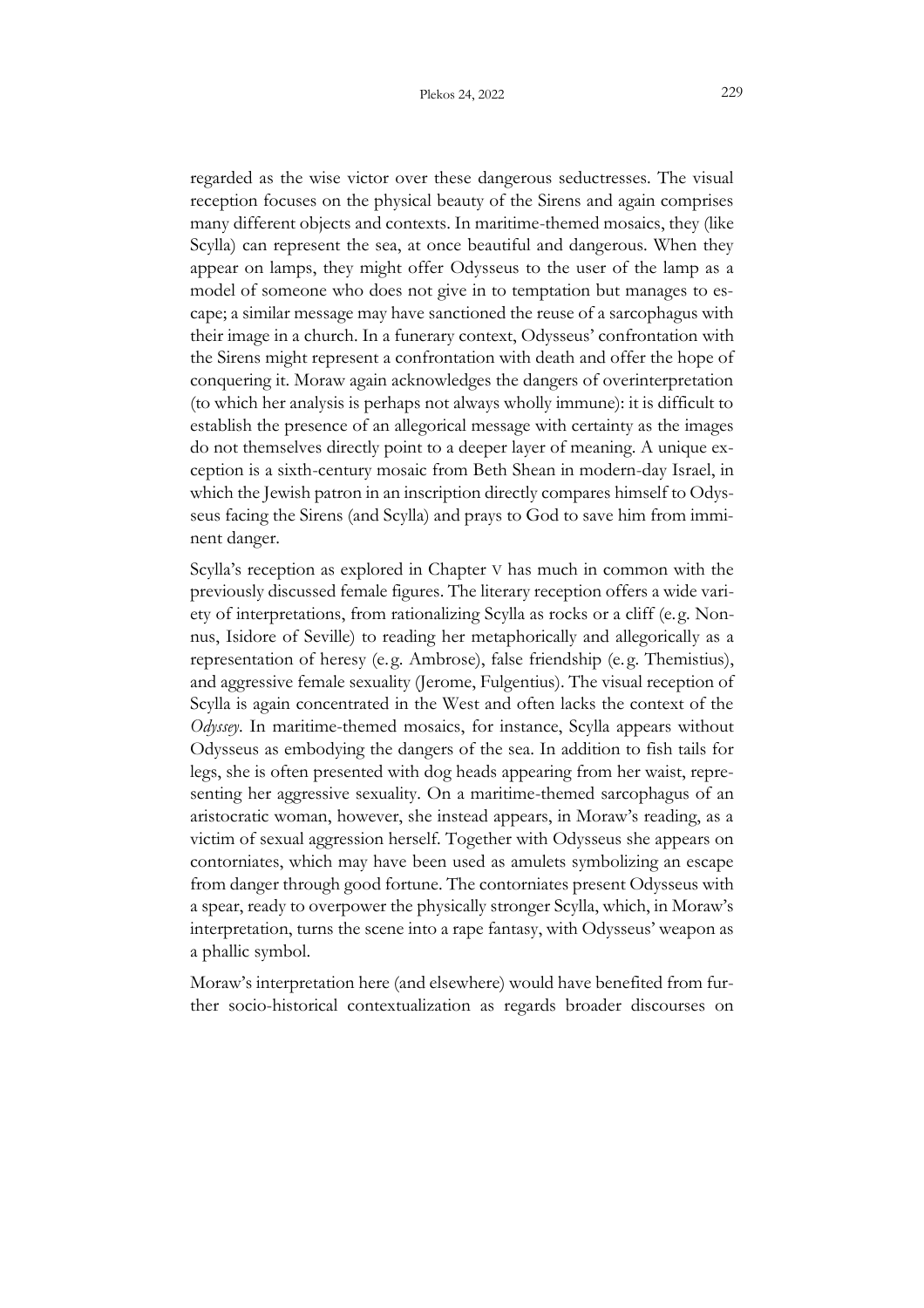women, rape, and sexual violence in late antique society: would it be appropriate to present a rape fantasy on contorniates meant to be handed out among the populace? And on a sarcophagus for a woman?<sup>5</sup> Moraw suggests that an aristocratic lady would not identify with the suppressed Scylla as represented on the sarcophagus, whereas women from lower social classes might. Such an interpretation threatens to oversimplify the process of identification: recent research on role models and exemplarity has argued that *exempla* do not need to correspond to the gender and social status of the moral agent to achieve their transformative effects.<sup>6</sup> Moraw's discussion here – and throughout the book – would have gained much from a more solid theoretical framework for the notions of identification and exemplarity that are so central to her analysis of the visual reception of the *Odyssey*.

Chapter VI ("Heimkehr nach Ithaka", pp. 149–204), finally, is devoted to the events taking place upon Odysseus' return to Ithaca, in particular the recognition scenes with the dog Argus and the nurse Eurycleia. A central role is reserved, in both the *Odyssey* and its reception, for Penelope, whose chastity and spousal loyalty receive much attention from late antique authors, as does her more ambiguous cleverness as represented by her ruse with the weaving of the burial shroud for her father-in-law Laertius. The few images that survive – from both West and East – mainly focus on the conversation between Penelope and the beggar Odysseus. In Moraw's interpretation, a silver vessel found in Scotland may present Penelope as a figure of identification for elite women; a mass-produced lamp with Penelope, Odysseus, and Eurycleia may instead offer the possibility for men, women, and servants to identify with the figures depicted. In a funerary context, Penelope might have served as a judge over life and death; a mosaic from what was possibly a philosophical school might present Penelope as an allegory for philosophy. For these last cases, Moraw again carefully discusses the limitations of the evidence and the difficulties of interpretation that they cause. Chapter VII ("Fazit",

<sup>5</sup> Moraw similarly suggests that the naked victim being devoured by Polyphemus on the floor mosaic from the Villa Romana del Casale may represent a pederastic rape fantasy. This interpretation, too, would benefit from further contextualization within the broader sexual discourses of the time.

<sup>6</sup> On the dynamics of exemplarity in a Roman context, see especially R. Langlands: Exemplary Ethics in Ancient Rome. Cambridge 2018 (with references to further scholarship).